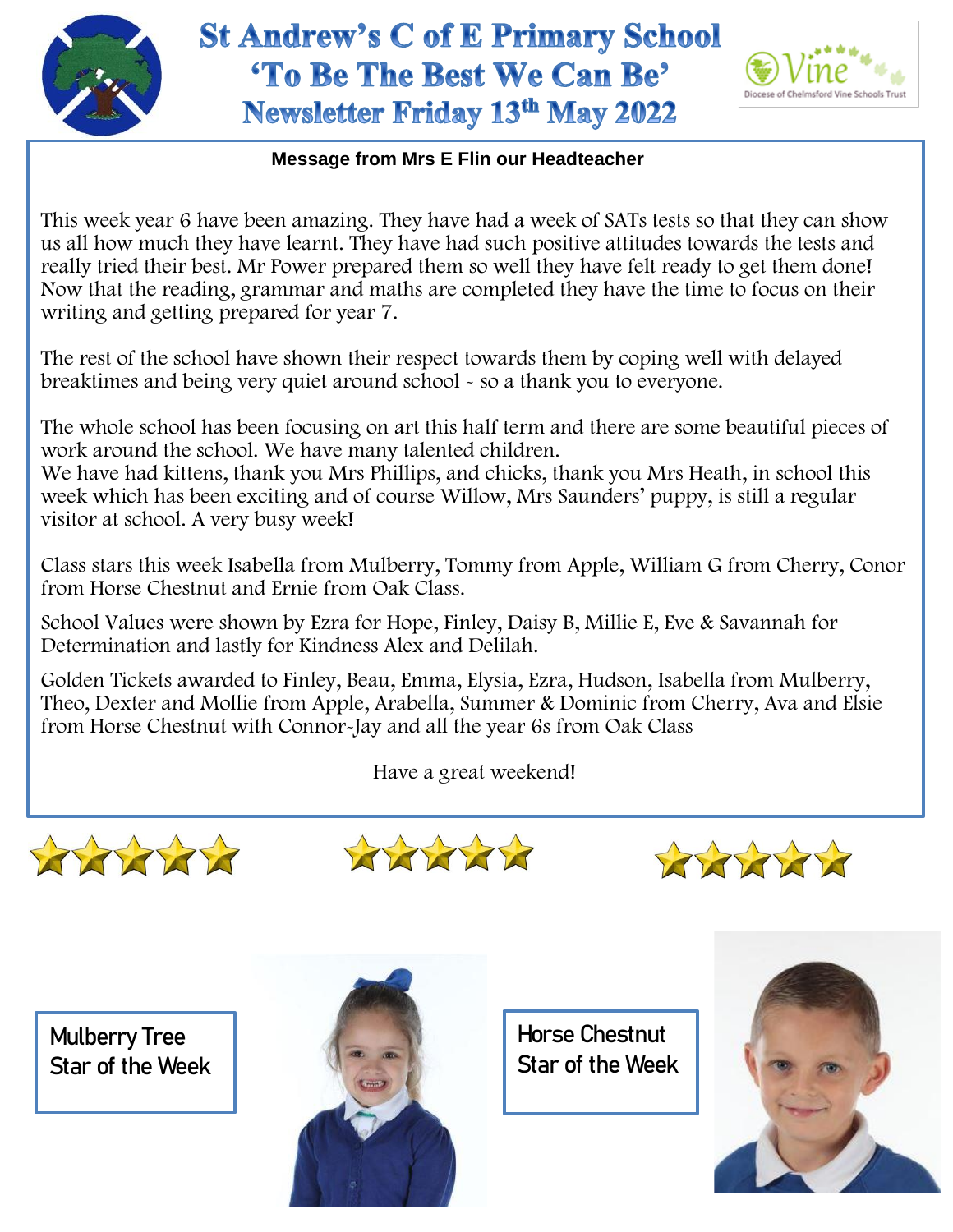## **Birthdays for this week**









We would like to say a BIG thank you to Mrs Wragg for organising & cooking the delicious breakfasts for the Year 6's during breakfast club from Monday to Thursday this week.

Rice Crispies chocolate treats, made by our Chef Mrs Wragg, for our Year 6 children as a well done treat for completing their Sat's papers.

Mrs Wragg would like to thank all the children for her lovely thank you letters they made her smile!



Olivia from Cherry Class was awarded a Proficiency Awards Level 8 in Gymnastics. Well done!

Ezra enjoyed showing us his trophy – he plays for Manchester





Poppy took part in a Regional Gymnastics competition and came 3rd for her year group with a bronze medal!



United.

Look who I found under my desk..... Mulberry Tree's Spider Hunters.

With their special badges and magnifying glass …I wonder how many they found?